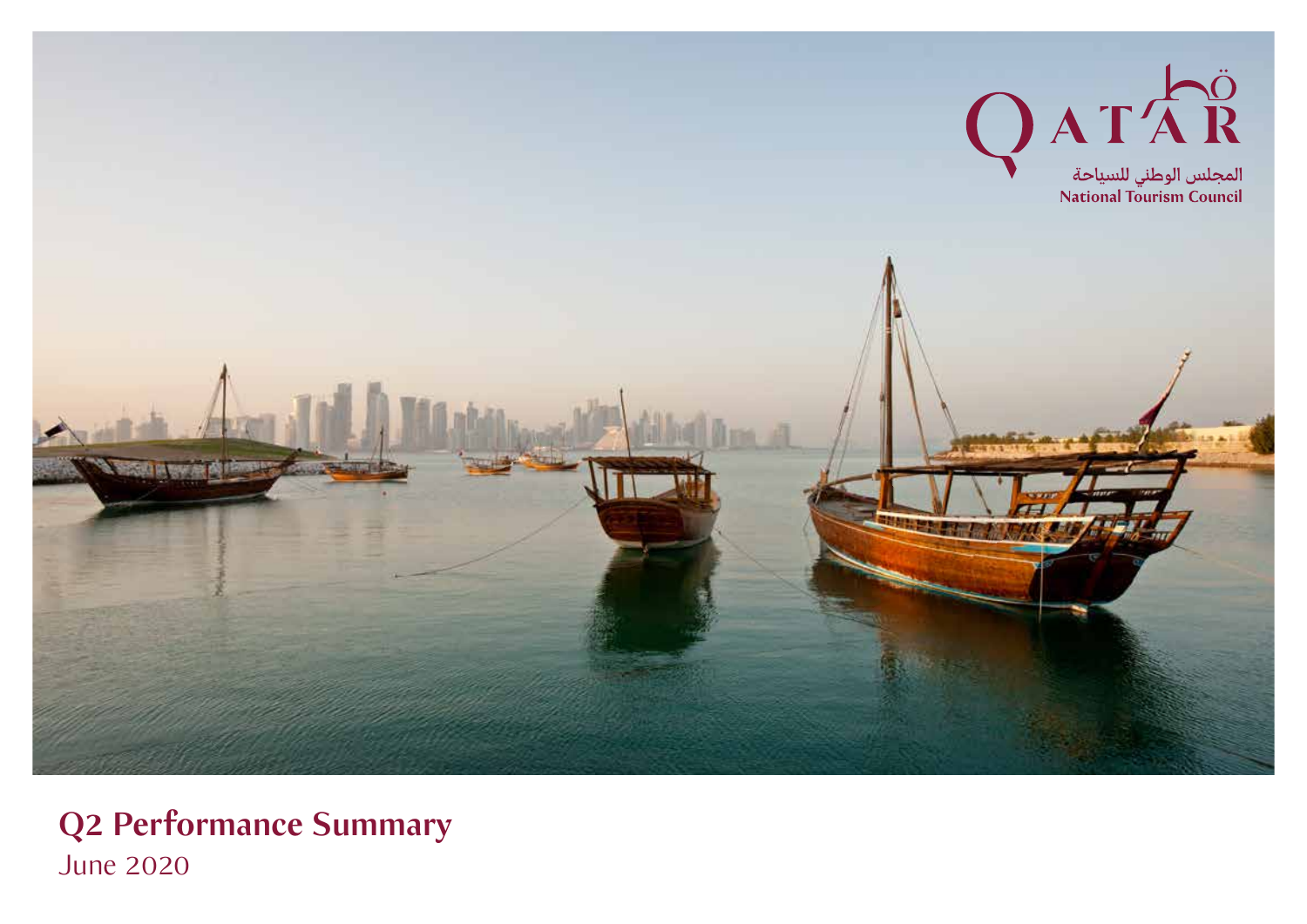- Due to continued border closures in response to the global COVID-19 pandemic, total visitor arrivals are down 48% at the end of Q2 2020, in comparison to Q2 2019.
- With the exception of Italy and Russia (due to significant increases in cruise arrivals prior to March), year-to-date visitor arrivals from Qatar's top 15 nationalities are all down in comparison to 2019.
- Qatar's hospitality sector has, of course, been negatively impacted, but is performing quite well given the circumstances.
- Removing hotel properties that have been leased by the government in response to the pandemic, the average occupancy rate was approximately 45% across all three months of Q2; and stands at 55% year-to-date at the end of Q2.
- Despite occupancy remaining stable, ARR and RevPAR have begun to pick up slightly in June.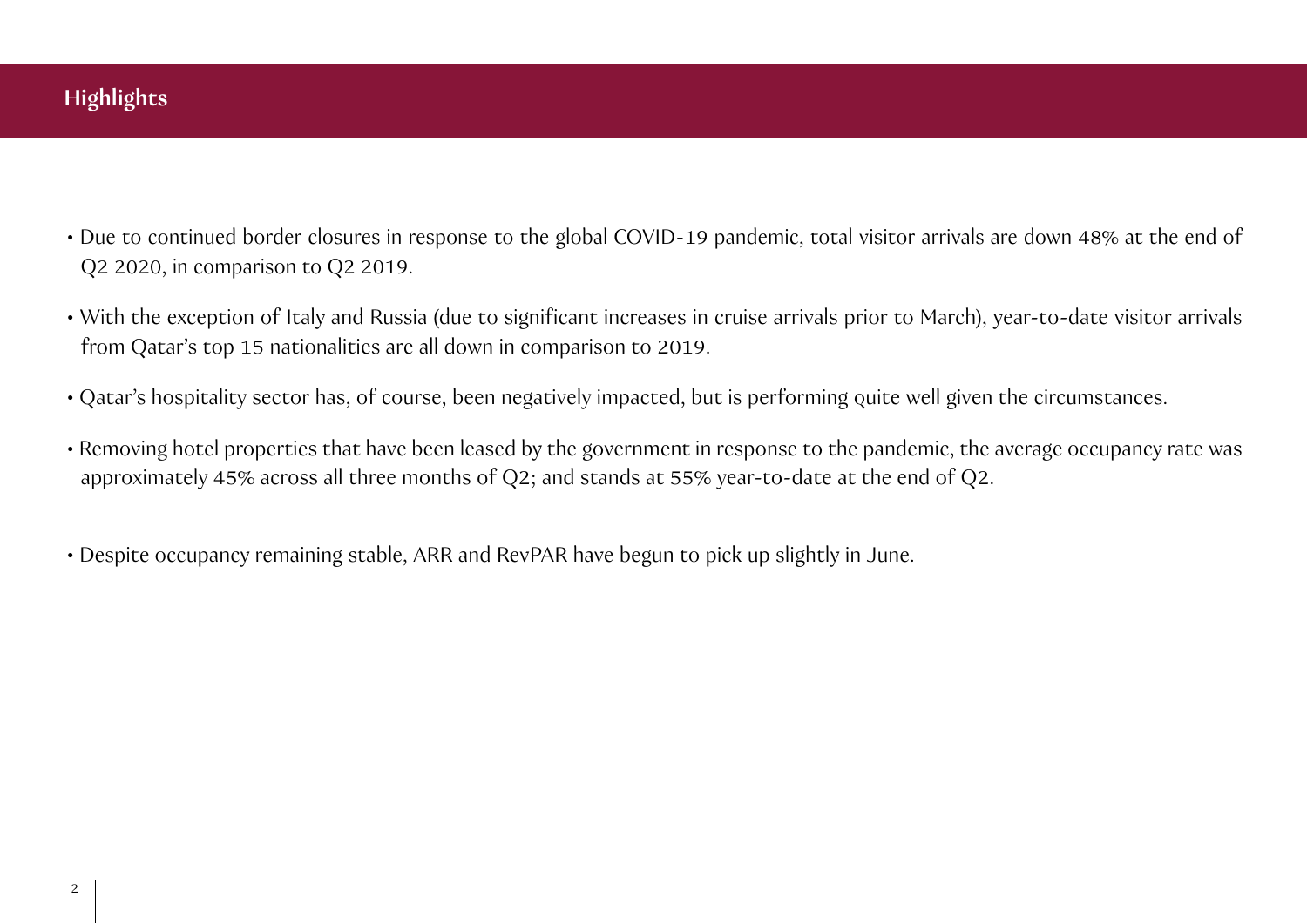## **Arrivals by month 2020 vs. 2019**

Visitor arrivals were again virtually non-existent in June 2020 due to continued border closures in response to the global COVID-19 pandemic. Year-to-date visitor arrivals are now down 48% compared to YTD June 2019.  $\bullet$ 

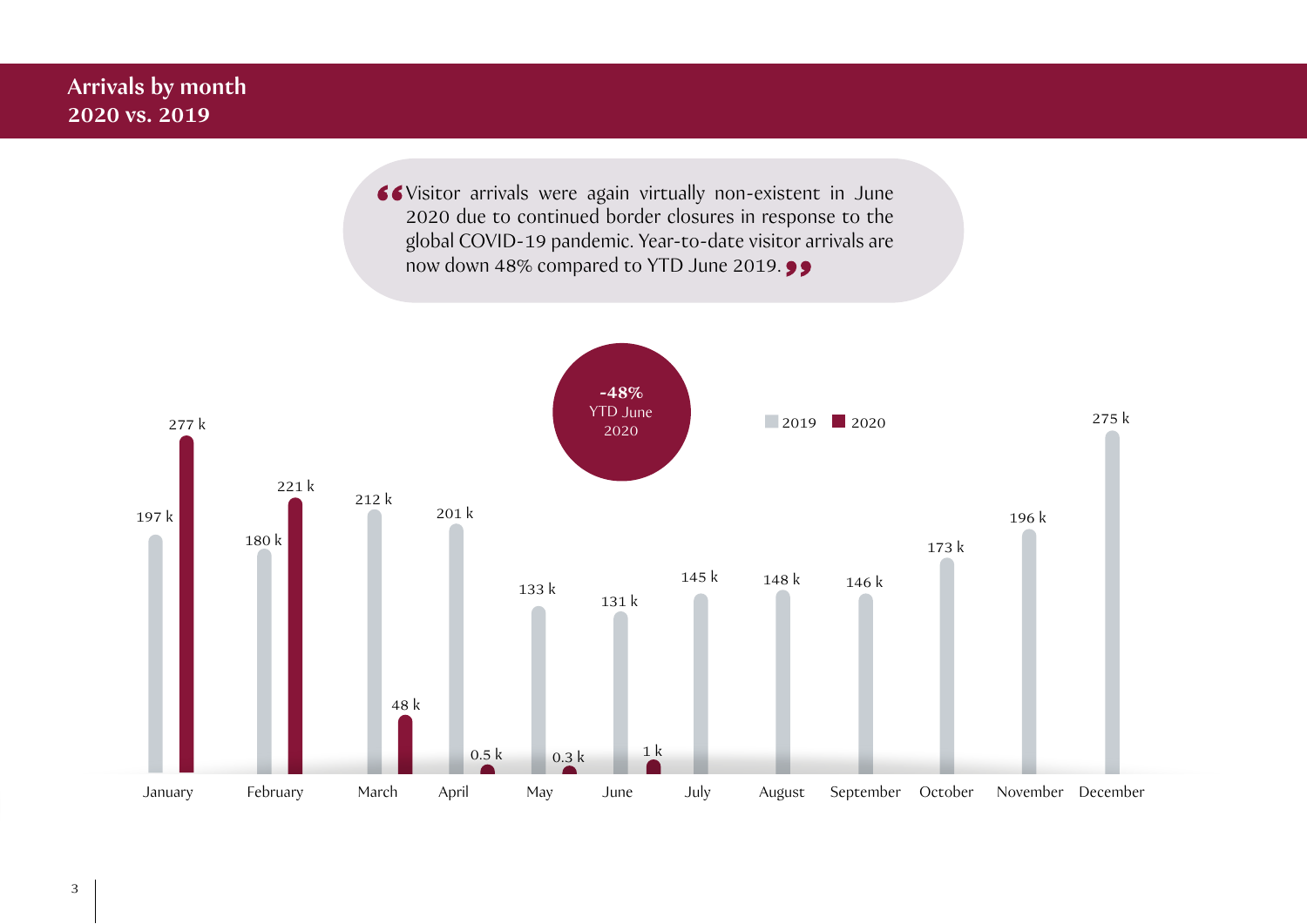## **Visitor arrivals sources of change YTD June 2020**

66 Border closures due to the pandemic have resulted in visitation declines across all markets. Only cruise passengers are still showing higher visitation rates than in 2019 at the end of June 2020. **99** 

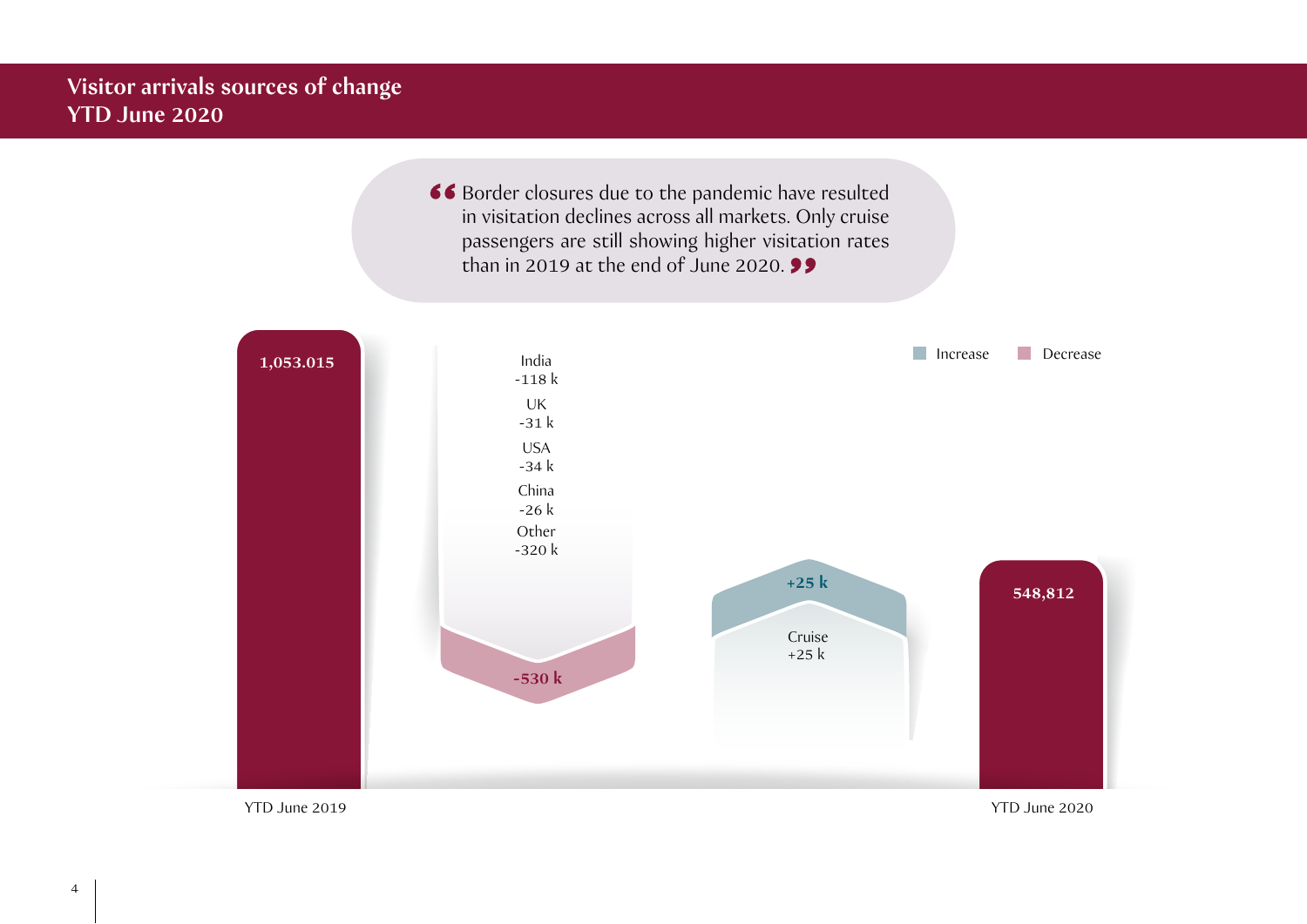## **Top 15 nationalities YTD June 2020\* vs. YTD June 2019**

| $\mathbf{1}$            | India           | 84 k                                       |  |
|-------------------------|-----------------|--------------------------------------------|--|
| $\overline{2}$          | UK              | 34 k<br>$-45%$                             |  |
| $\mathbf{3}$            | Italy           | $+16\%$<br>32k                             |  |
| $\overline{\mathbf{4}}$ | <b>USA</b>      | 27k<br>$-55%$                              |  |
| $\mathbf 5$             | Kuwait          | $\sqrt{}$<br>$-45%$<br>24 k                |  |
| $\boldsymbol{6}$        | Germany         | $\sqrt{-58\%}$<br>23k                      |  |
| 7                       | <b>Russia</b>   | 21k<br>$+51\%$                             |  |
| 8                       | Pakistan        | $-51%$<br>$17\,\mathrm{k}$                 |  |
| $\boldsymbol{9}$        | France          | $-38%$<br>$\sqrt{}$<br>15k                 |  |
|                         | 10 Philippines  | $\blacktriangledown$ -49%<br>$15\;{\rm k}$ |  |
|                         | 11 Oman         | $-58%$<br>$14\ \mathrm{k}$                 |  |
|                         | 12 Saudi Arabia | $11\,\mathrm{k}$<br>$-55%$                 |  |
|                         | 13 Lebanon      | $10\ \mathrm{k}$<br>$-52%$                 |  |
| 14                      | Indonesia       | 10k<br>$-17%$                              |  |
|                         | 15 Turkey       | $\sqrt{-52\%}$<br>10k                      |  |

\*Other nationalities YTD 2020: **202 k |** Source: Ministry of Interior

 $1 - 58%$ 

66 With the exception of Italy and Russia, which had record numbers of cruise passengers before March of this year, visitor arrivals from all of Qatar's top 15 nationalities have declined in comparison to 2019. 99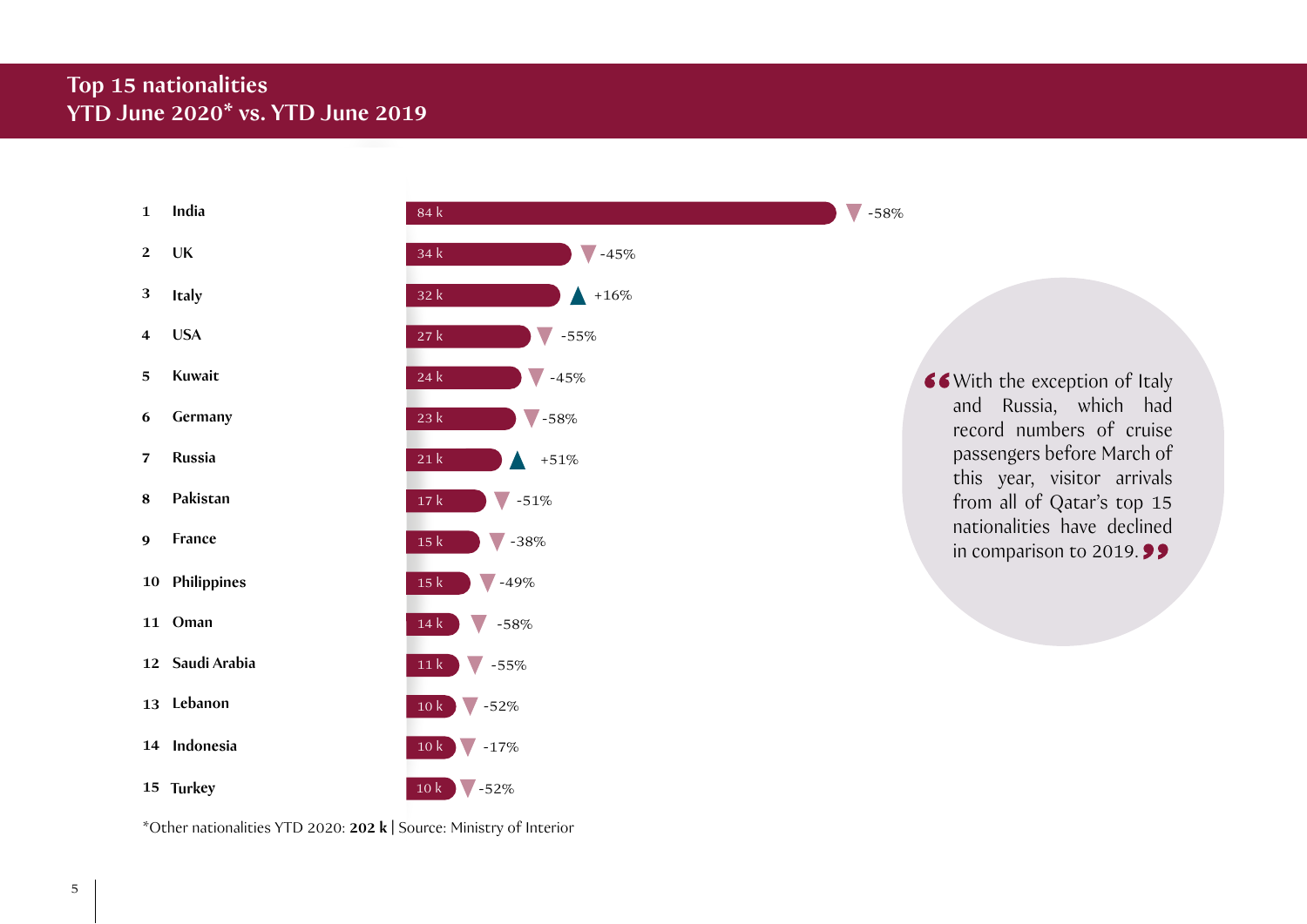66 The supply of room keys across Qatar's hospitality sector has increased by 3% compared to the end of June 2019. 99

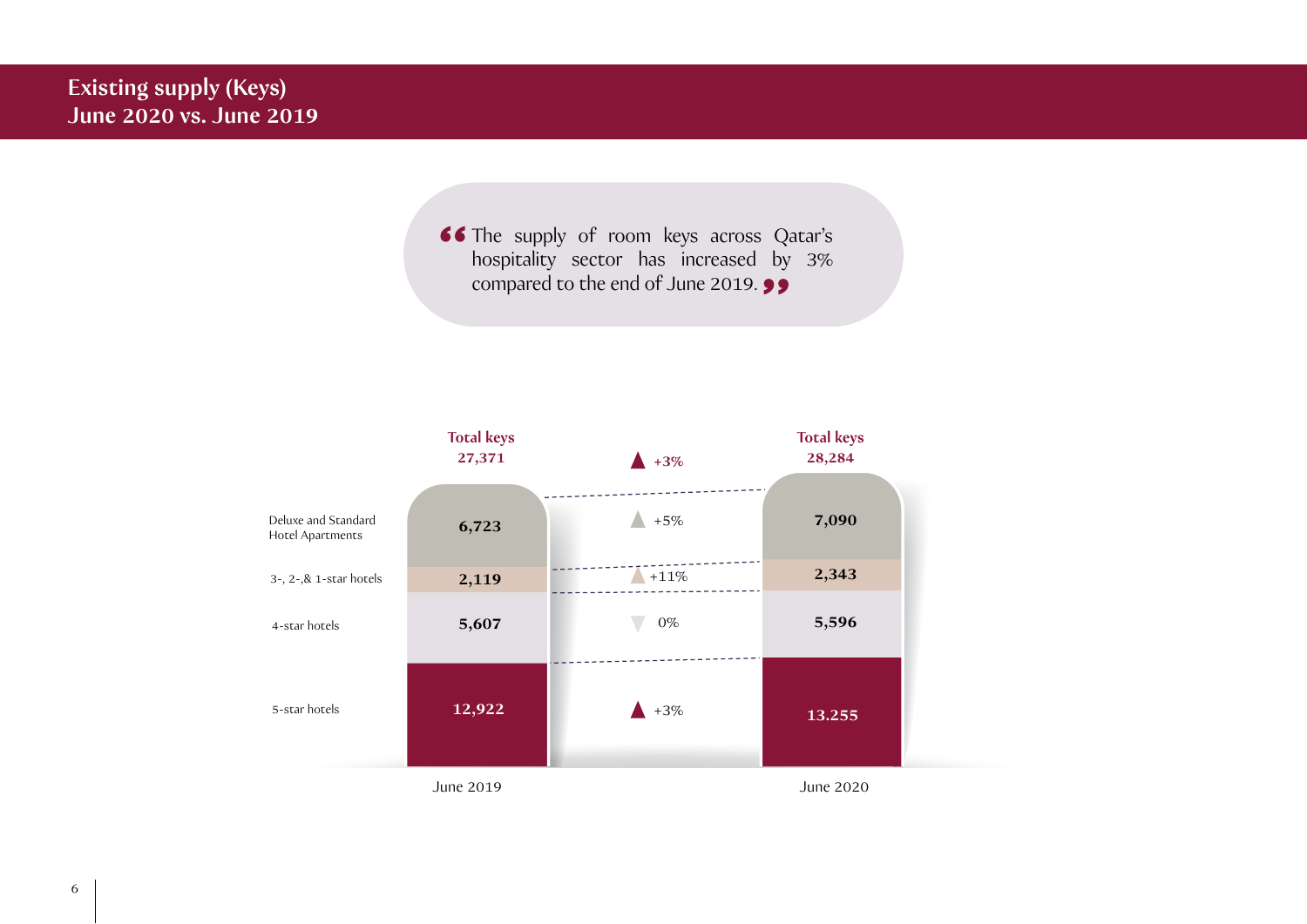66 Throughout Q2 2020, occupancy remained stable at about 45% each month. Average occupancy YTD June 2020 is 55%, representing a 16% decline in comparison to YTD June 2019. **99** 

 $--- 2019$   $--- 2020$ 



**\*NOTE**: Properties that have been leased or donated as quarantine/Covid - 19 response facilities have been removed from the full market data set for the months of March through June.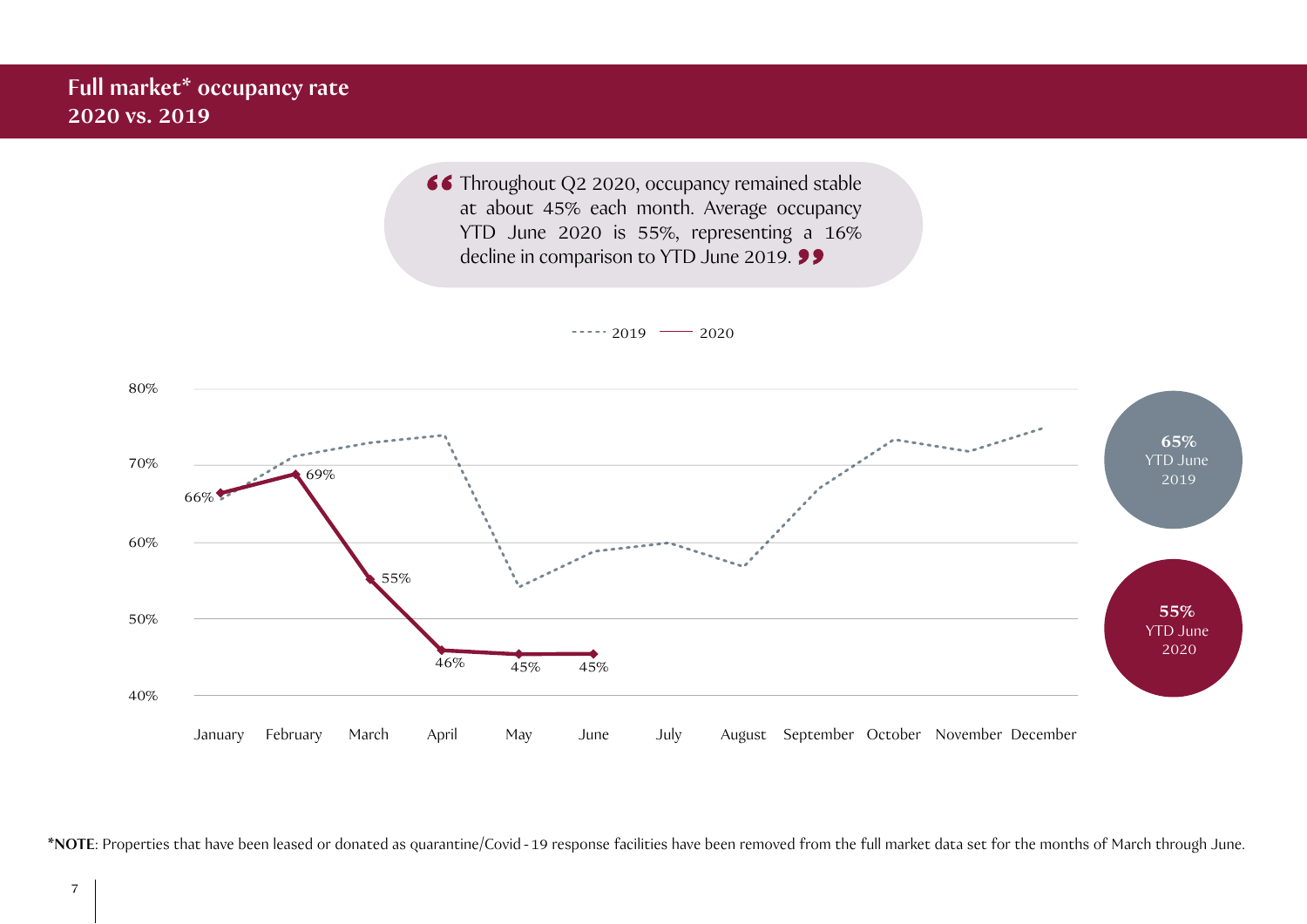

**\*NOTE**: Properties that have been leased or donated as quarantine/Covid - 19 response facilities have been removed from the full market data set for the months of March through June.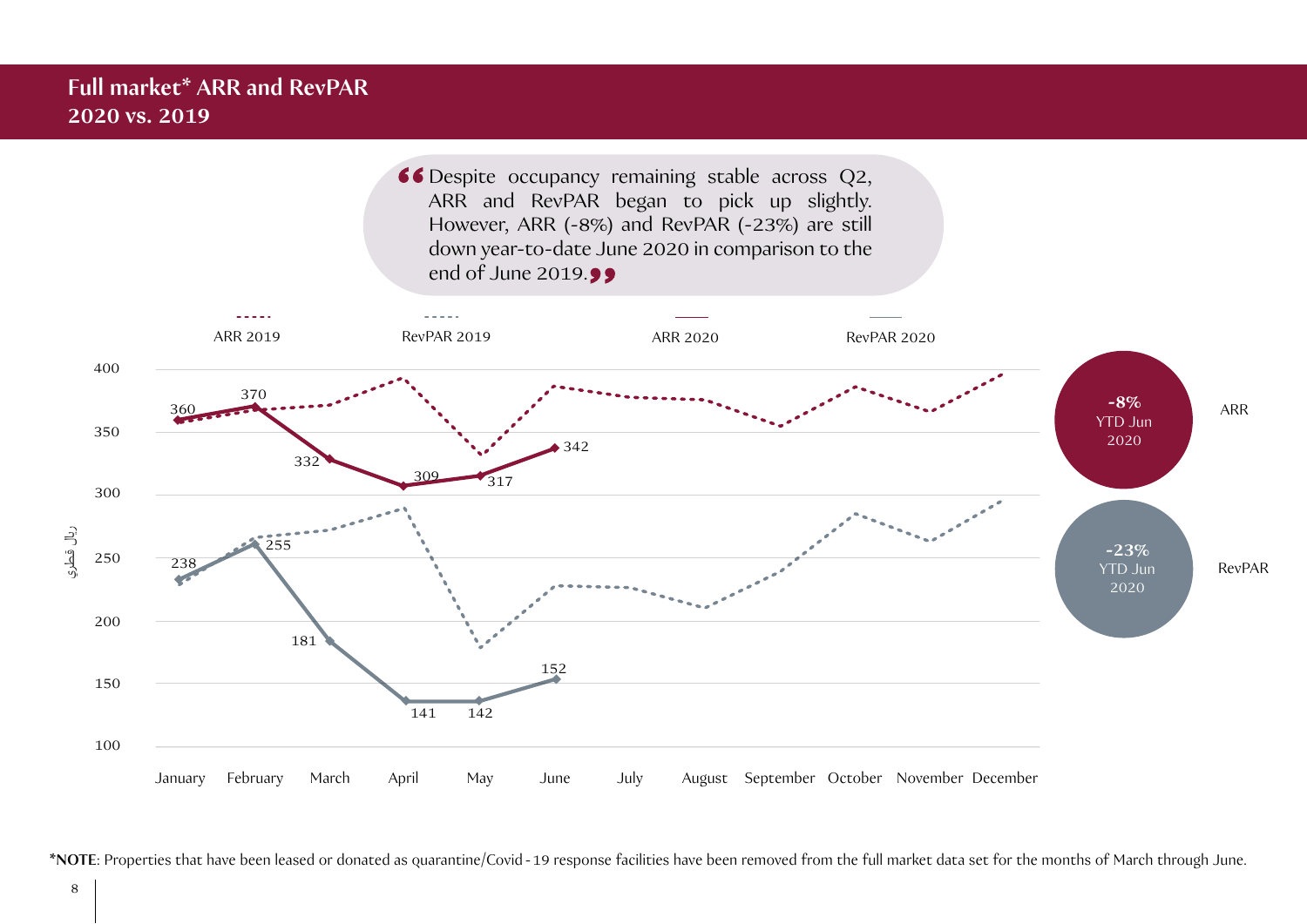|              | Hotels |        | <b>Hotel Apartments</b> |       | Total  |        |
|--------------|--------|--------|-------------------------|-------|--------|--------|
|              | Keys   | Rooms  | Keys                    | Rooms | Keys   | Rooms  |
| 5-Star       | 13,255 | 14,771 | 1,889                   | 3,192 | 15,144 | 17,963 |
| 4-Star       | 5,596  | 6,583  | 4,644                   | 5,295 | 10,240 | 11,878 |
| 3-Star       | 2,061  | 2,110  | 308                     | 394   | 2,369  | 2,504  |
| 2-Star       | 266    | 266    | 88                      | 88    | 354    | 354    |
| 1-Star       | 16     | 16     | 161                     | 185   | 177    | 201    |
| <b>Total</b> | 21,194 | 23,746 | 7,090                   | 9,154 | 28,284 | 32,900 |